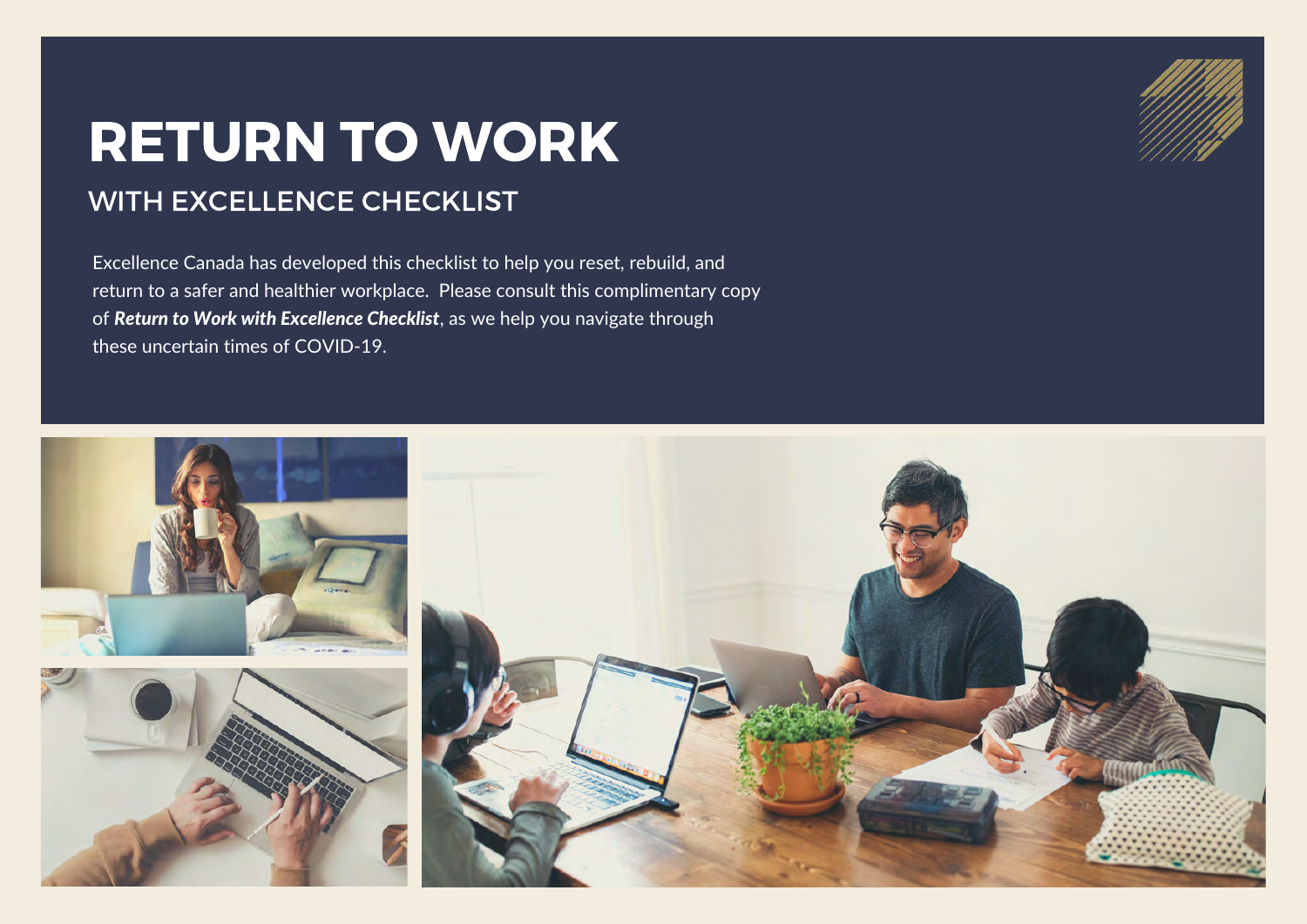## LET'S GET STARTED. . .

The COVID-19 pandemic has challenged companies to make those difficult decisions concerning returning to the workplace. Excellence Canada's checklist can help confirm your organizations' readiness to return to the new normal.

The *Return to Work with Excellence Checklist* aligns to Excellence Canada's Standards for Excellence that provide frameworks for proven success in building a safe and healthy workplace culture.

To guide your planning:

- Complete the *Return to Work with Excellence Checklist* and discuss your results internally
- Create an action plan to address gaps
- Communicate

You're off to a great start!



If you have any questions or would like further guidance as you work through the *Return to Work with Excellence Checklist*, Excellence Canada is your committed partner in excellence.

**maryana@excellence.ca t. (416) 251 7600 x240 tf. (800) 263 9648**

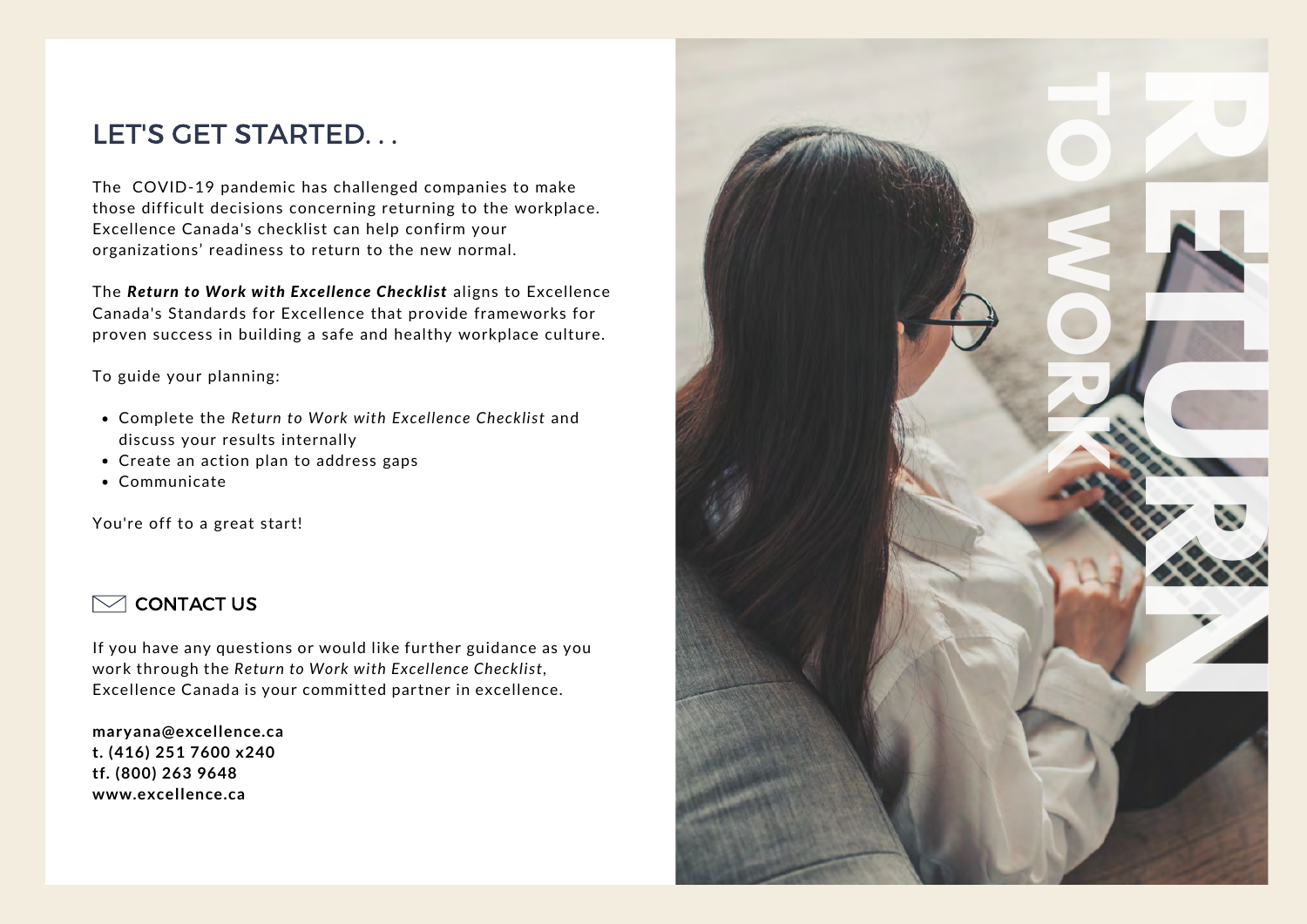## RETURN TO WORK

WITH EXCELLENCE CHECKLIST

| <b>CHECKLIST</b>                                                                                                                                                                                                                                                           | <b>COMPLETED</b> | IN<br><b>PROGRESS</b> | <b>NOT</b><br><b>STARTED</b> | <b>ASSIGNED</b><br>TO INDIVIDUAL(S) |
|----------------------------------------------------------------------------------------------------------------------------------------------------------------------------------------------------------------------------------------------------------------------------|------------------|-----------------------|------------------------------|-------------------------------------|
| <sup>1.</sup> Leadership is committed to protecting and promoting health, safety and well-being<br>of workers and the workplace, and demonstrate timely and flexible response to<br>modifying and updating workplace policies, procedures, and necessary<br>documentation. |                  |                       |                              |                                     |
| 2. Leadership is committed to safeguarding Values and Culture - Ensure principles of<br>transparency, accountability, integrity, diversity, inclusivity and ethics are<br>demonstrated in policies, practices, communications, and leadership actions.                     |                  |                       |                              |                                     |
| 3. Update, communicate and implement new health and safety policies and practices<br>across the organization to address the risks associated with the COVID-19<br>pandemic.                                                                                                |                  |                       |                              |                                     |
| 4. Train all management staff on obligation and responsibility to provide a safe and<br>healthy workplace in relation to COVID-19.                                                                                                                                         |                  |                       |                              |                                     |
| 5. Ensure proper resources are available and information is easily accessible and<br>communicated to employees.                                                                                                                                                            |                  |                       |                              |                                     |
| 6. Promote use and provide access to appropriate technology to ensure compliance to<br>physical distancing practices for workplaces.                                                                                                                                       |                  |                       |                              |                                     |
| 7. Manage customer needs and expectations and ensure customers and suppliers are<br>informed on policies and procedures for doing business in times of COVID-19 -<br>shut down and reopening.                                                                              |                  |                       |                              |                                     |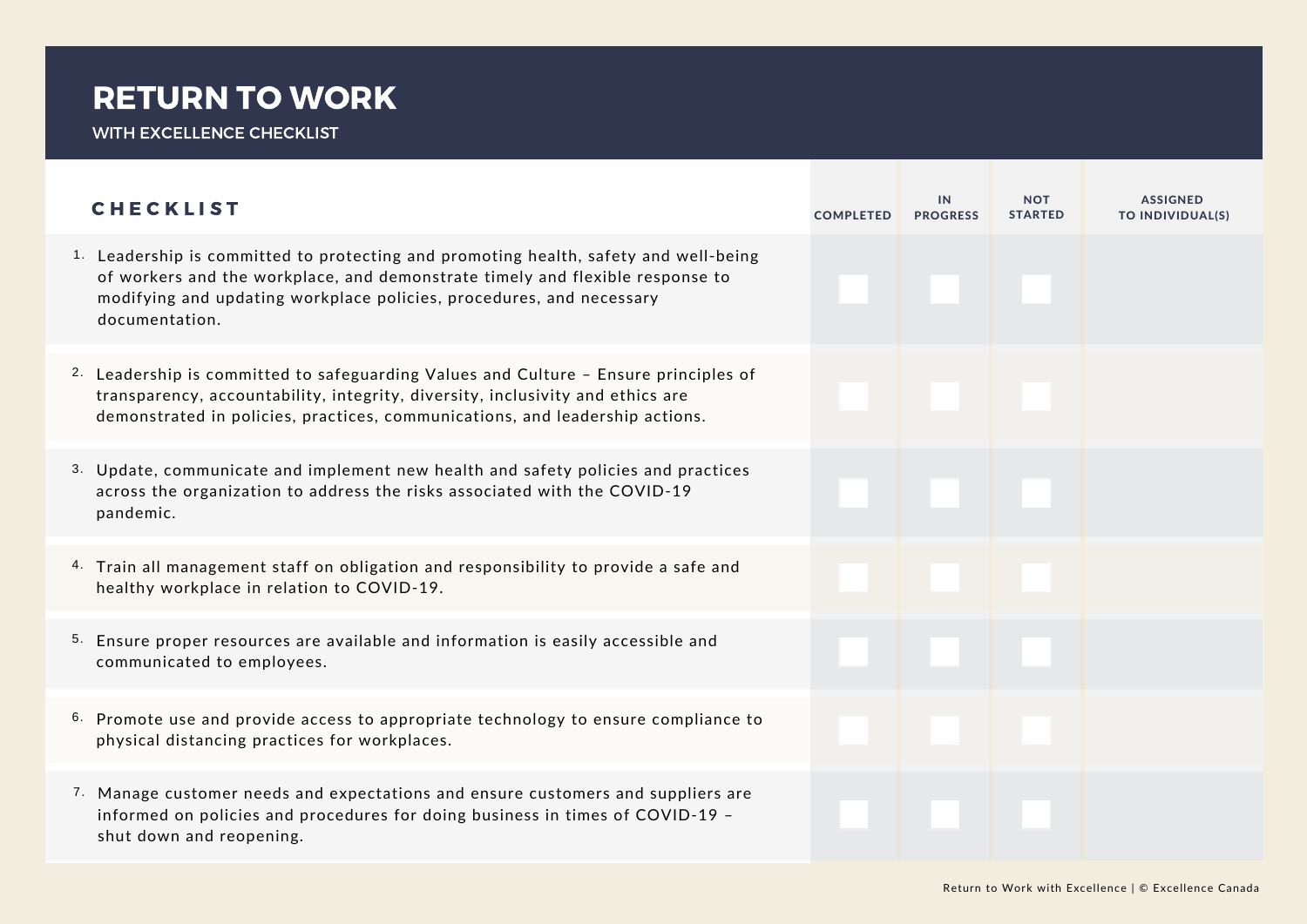| <b>CHECKLIST</b>                                                                                                                                                                                                                                           | <b>COMPLETED</b> | IN.<br><b>PROGRESS</b> | <b>NOT</b><br><b>STARTED</b> | <b>ASSIGNED</b><br>TO INDIVIDUAL(S) |
|------------------------------------------------------------------------------------------------------------------------------------------------------------------------------------------------------------------------------------------------------------|------------------|------------------------|------------------------------|-------------------------------------|
| 8. Monitor Health Canada, Canadian, Occupational Health and Safety (CCOHS)<br>websites for information and updates relating to Covid-19 issues in the workplace<br>and communicate changes to appropriate stakeholders.                                    |                  |                        |                              |                                     |
| 9. Monitor local, federal and provincial government requirements and directives,<br>including public health communications to ensure compliance in reopening, and<br>related legal requirements and guidance.                                              |                  |                        |                              |                                     |
| <sup>10</sup> Workplace location - continue to monitor community regulations and requirements<br>as they may differ between cities or province                                                                                                             |                  |                        |                              |                                     |
| 11. Monitor travel restrictions, school closures, and public transportation.                                                                                                                                                                               |                  |                        |                              |                                     |
| 12. Update policies and protocols for travel, time-off, working remotely, flexible work<br>schedules and employee contract agreements for changes in duties, compensation,<br>work hours and work location.                                                |                  |                        |                              |                                     |
| 13. Communicate updated work policies and protocols to all employees.                                                                                                                                                                                      |                  |                        |                              |                                     |
| 14. Develop policies for accommodating employees' return to work, including<br>high risk employees, employees with childcare or sick family member<br>responsibilities, and employees with concerns for health and safety, including<br>'refusal to work.' |                  |                        |                              |                                     |
| 15. Principles of diversity and inclusivity are considered in all aspects of employee<br>health, safety planning for the return to workplace, e.g., training, equipment,<br>facilities, space, technology, mental health supports, etc.                    |                  |                        |                              |                                     |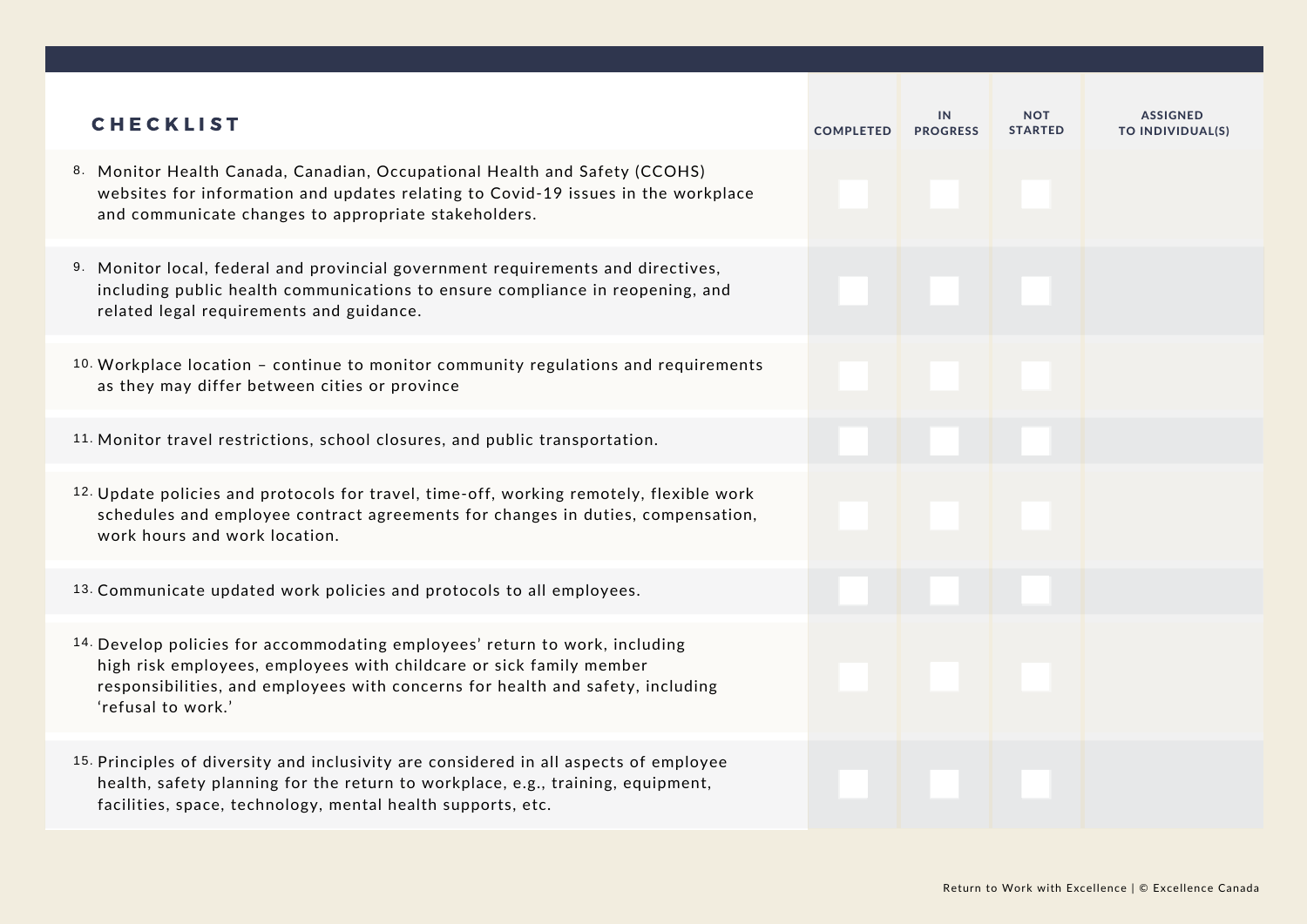| <b>CHECKLIST</b>                                                                                                                                                                               | <b>COMPLETED</b> | IN<br><b>PROGRESS</b> | NOT<br><b>STARTED</b> | <b>ASSIGNED</b><br>TO INDIVIDUAL(S) |
|------------------------------------------------------------------------------------------------------------------------------------------------------------------------------------------------|------------------|-----------------------|-----------------------|-------------------------------------|
| 16. Create and implement a response and communication plan for all stakeholders.                                                                                                               |                  |                       |                       |                                     |
| 17. Assign a point of contact and secondary point of contact for the communication<br>and response plan.                                                                                       |                  |                       |                       |                                     |
| 18. Communicate prevention measures consistent with Health Canada<br>recommendations and guidelines.                                                                                           |                  |                       |                       |                                     |
| <sup>19</sup> Communicate Return to Workplace with Excellence plan to all stakeholders.                                                                                                        |                  |                       |                       |                                     |
| <sup>20.</sup> Provide consistent and frequent communications with employees and customers.                                                                                                    |                  |                       |                       |                                     |
| 21. Identify a coordinator or point person to be responsible for all Covid-19 related<br>issues in the workplace.                                                                              |                  |                       |                       |                                     |
| 22. Inform employees of who the contact in the organization is to reach out to with<br>issues and concerns and the process for doing so.                                                       |                  |                       |                       |                                     |
| 23. Return to Workplace Safety Plan to maintain healthy and safe business functions<br>and to clarify roles and responsibilities for employees, customers and the public,<br>where applicable. |                  |                       |                       |                                     |
| 24. Changing workplace needs are identified and communicated, including physical<br>distancing requirements, required resources, individual needs, e.g., ergonomic<br>workspace requirement.   |                  |                       |                       |                                     |
| 25. Employees are involved in identifying workspace solutions (i.e., through employee<br>survey, focus groups, appropriate representation on committees, etc.)                                 |                  |                       |                       |                                     |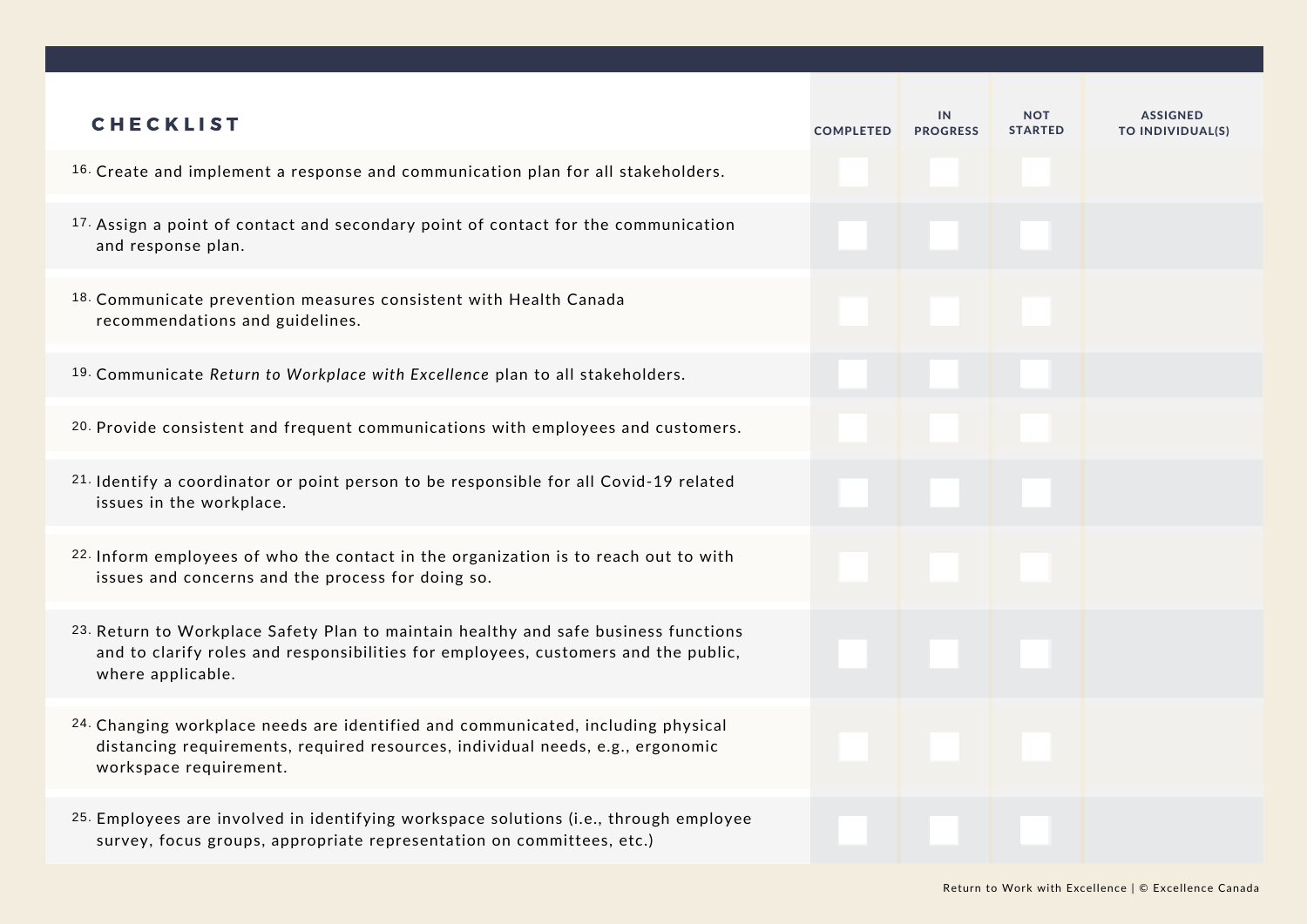| <b>CHECKLIST</b>                                                                                                                                                                                                                    | <b>COMPLETED</b> | IN<br><b>PROGRESS</b> | <b>NOT</b><br><b>STARTED</b> | <b>ASSIGNED</b><br>TO INDIVIDUAL(S) |
|-------------------------------------------------------------------------------------------------------------------------------------------------------------------------------------------------------------------------------------|------------------|-----------------------|------------------------------|-------------------------------------|
| 26. Preventative measures guidance is available for employees on how to protect<br>themselves during work, home and while in public spaces, including promotion of<br>self-screening and reporting of symptoms, etc.                |                  |                       |                              |                                     |
| <sup>27</sup> Procedures for responding when an employee, customer, or other individual<br>present in the workplace becomes ill, as well as other procedures that support<br>workplace requirements during COVID-19.                |                  |                       |                              |                                     |
| 28. Training is provided on the use of personal preventative equipment (PPE), i.e., face<br>masks/shields, gloves, gowns, eye protection, as necessary, and good hygiene<br>practices while at work and at client/offsite location. |                  |                       |                              |                                     |
| 29. The appropriate use of PPE and good hygiene practices are monitored and<br>enforced, as per directives.                                                                                                                         |                  |                       |                              |                                     |
| 30. Virtual daily check-in and reporting of symptoms process in place (e.g., portal).                                                                                                                                               |                  |                       |                              |                                     |
| 31. Environmental cleaning and disinfecting protocols, including increased cleaning of<br>workstations and common areas.                                                                                                            |                  |                       |                              |                                     |
| 32. Physical distancing measures are promoted and enforced (i.e., Spacing, barriers),<br>with well thought-out solutions in place for common areas such as kitchens,<br>lounges, etc.                                               |                  |                       |                              |                                     |
| 33. Promote a healthy workplace - Engage and involve employees in decisions that<br>affect their work, health, safety, and wellbeing (e.g., increased communications,<br>daily check-in's, employee surveys, tools, and resources.  |                  |                       |                              |                                     |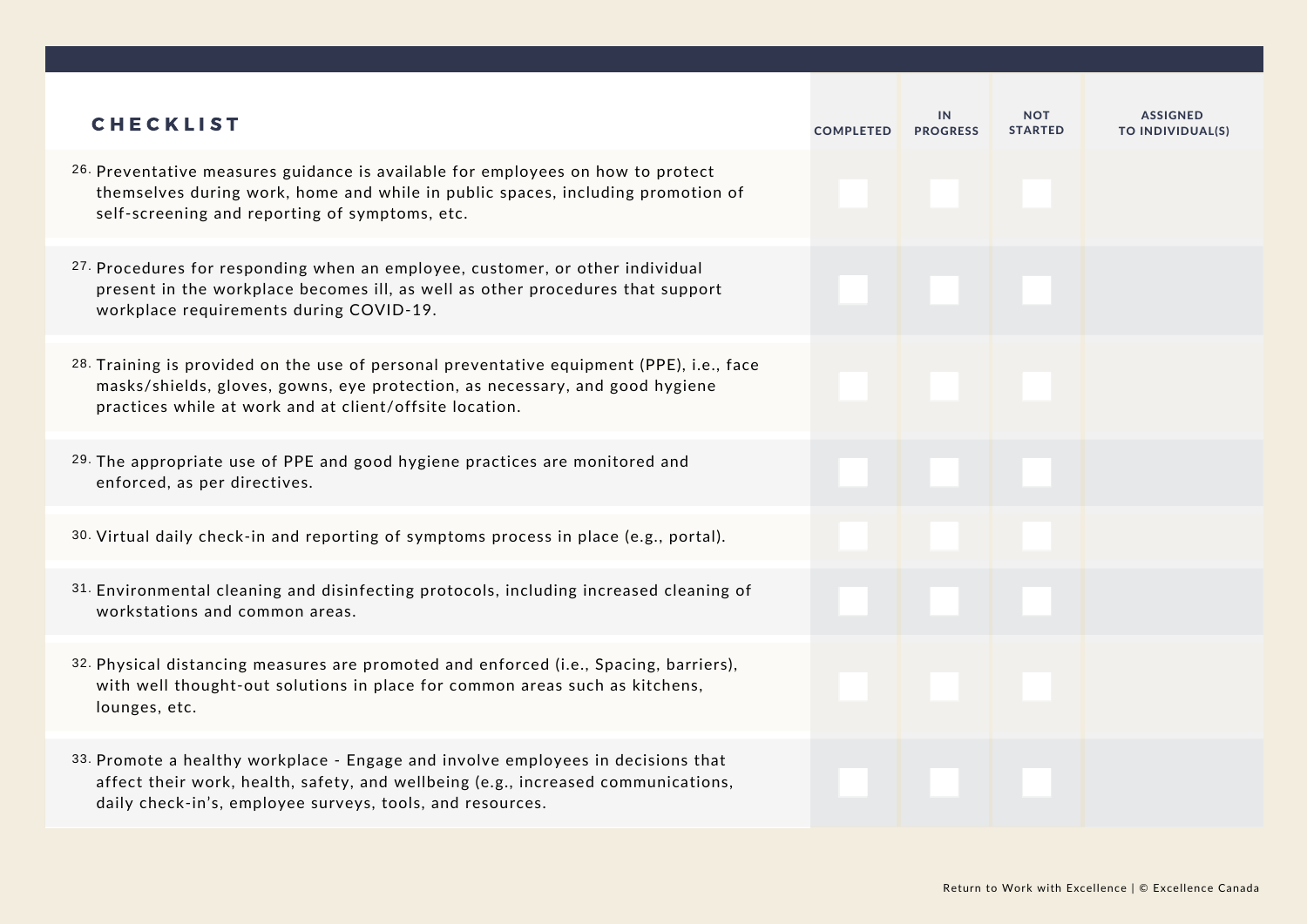| <b>CHECKLIST</b>                                                                                                                                                                                                                                 | <b>COMPLETED</b> | IN<br><b>PROGRESS</b> | <b>NOT</b><br><b>STARTED</b> | <b>ASSIGNED</b><br>TO INDIVIDUAL(S) |
|--------------------------------------------------------------------------------------------------------------------------------------------------------------------------------------------------------------------------------------------------|------------------|-----------------------|------------------------------|-------------------------------------|
| 34. Assessment results (surveys, focus groups) including priorities and<br>related action plans are communicated across the organization.                                                                                                        |                  |                       |                              |                                     |
| 35. Safeguard employee mental health - Support and encourage employees to take care<br>of their mental health, through increased communications, daily check-ins, monthly<br>surveys, tools, resources, and training are available as necessary. |                  |                       |                              |                                     |
| 36. Address any barriers to participation or use of health and wellness programs and<br>resources with an action plan to remove barriers.                                                                                                        |                  |                       |                              |                                     |
| 37. Flexible sick leave policies and procedures, including disability management<br>protocols, are communicated consistently to all managers.                                                                                                    |                  |                       |                              |                                     |
| 38. Managers are provided guidance/tools to ensure consistent connection with team<br>members and the ability to gather input and feedback.                                                                                                      |                  |                       |                              |                                     |
| 39. Policies regarding the organization's social responsibility practices, including<br>employee volunteer programs, community outreach programs, etc., have been<br>updated and communicated to all stakeholders.                               |                  |                       |                              |                                     |
| 40. Workload issues and expectations are addressed, including the need for work life<br>balance and flexibility, and changes are communicated to employees, i.e. work from<br>home, work hours, accommodation for those with children at home.   |                  |                       |                              |                                     |
| 41. Review Enterprise Risk Plan (Supply Chain risk, Technology risks, Regulatory/Legal<br>risks, Financial, Internal Controls/Accountabilities, Human Capital).                                                                                  |                  |                       |                              |                                     |
| 42. Identify alternate supply chains for critical goods and services.                                                                                                                                                                            |                  |                       |                              |                                     |